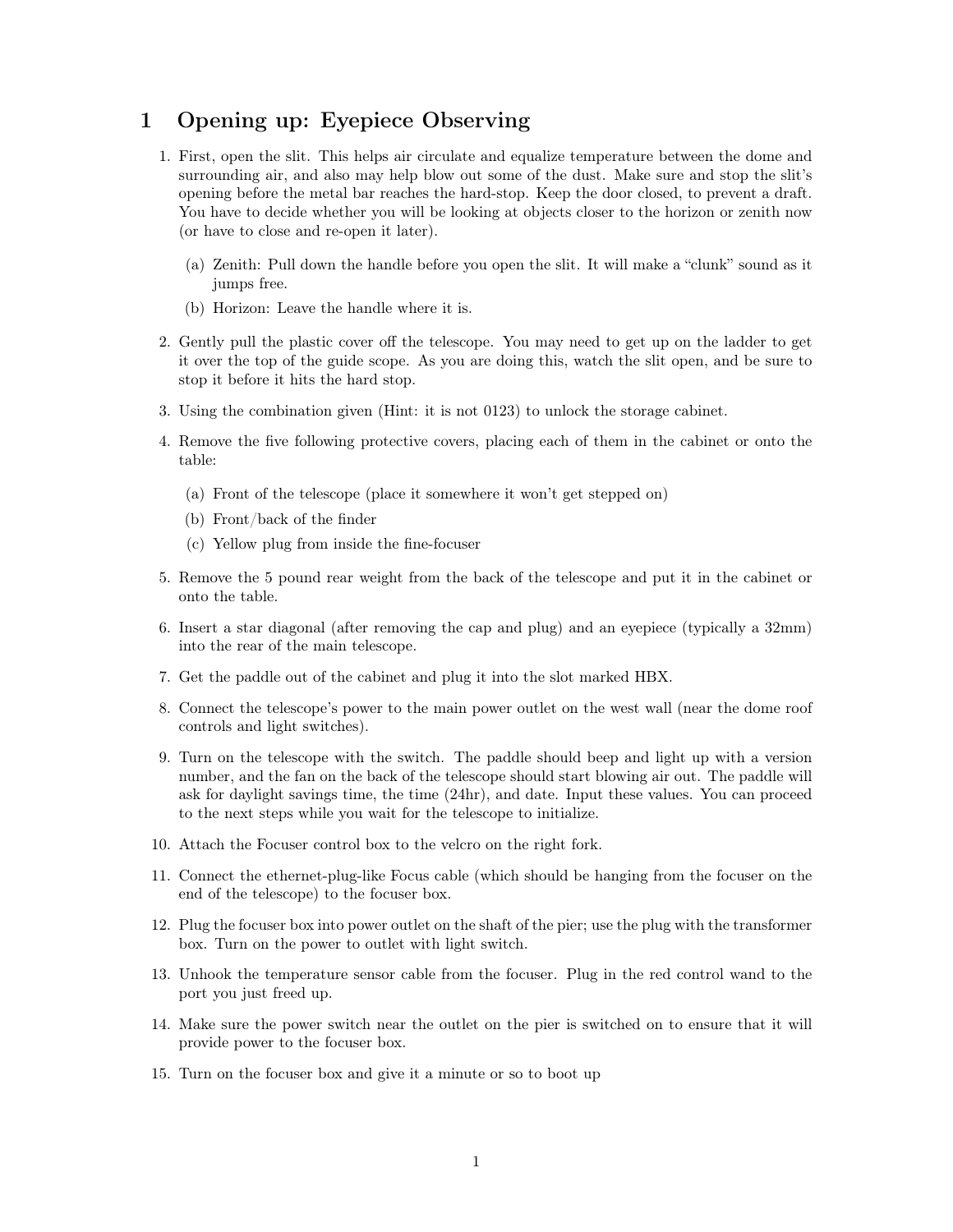## 2 Closing down: Eyepiece Observing

- 1. Move the scope to the "parked" position: horizontal, facing south. This will help keep water and/or dust from pooling on the corrector plate, and makes it easier to put the covers on. Use the "park telescope" option on the hand controller to do this.
	- (a) Go up to the root menu by pressing MODE several times
	- (b) Press the UP arrow (bottom of paddle) until you get to Utilities
	- (c) Press the UP menu arrow once and select "Park Scope"
- 2. Turn off the telescope's mount with the switch. Once off, unplug the transformer from the wall.
- 3. Remove all eyepieces and return them to their cases.
- 4. Remove the star diagonal and replace the two protective covers. The black cap goes over the slivered end, and the little black plug goes in the 1.25" adapter which should be placed on the other end.
- 5. Set the counterweight system to the "park" position marked on it.
- 6. Re-attach the temperature cable to the focuser.
- 7. Retrieve the 5 pound rear weight from the cabinet and place it on the back handle of the telescope.
- 8. Replace five protective covers:
	- (a) Front of the telescope
	- (b) Front/back of the finder
	- (c) Yellow plug from inside the fine-focuser
	- (d) Front cover of the guide scope (if you took it off)
	- (e) Rear plug from the guide scope (if you took it off)
- 9. Unplug the paddle from the base and return it to the cabinet.
- 10. Turn off the focuser, unplug its power cable (stow it), focusing wand (stow it), and ethernet cable (let it dangle).
- 11. Unhook the focuser box and stow it in the cabinet.
- 12. Turn off the power switch on the pier's outlet to ensure no power is being supplied to it.
- 13. Gently pull the plastic tarp over the telescope, to keep dust and water off of it. Make sure you don't snag the finder or anything else in the process.
- 14. Close the dome slit. There is no need to watch it, as it will automatically shut down when it reaches the bottom. Also, rotate the dome so that the slit faces west, to reduce the amount of leakage into the dome. If the slit is over the fire extinguisher, you're in the correct position.
- 15. Ensure everything is in its correct place within the cabinet. Lock the cabinet and spin the tumblers to mix the combination.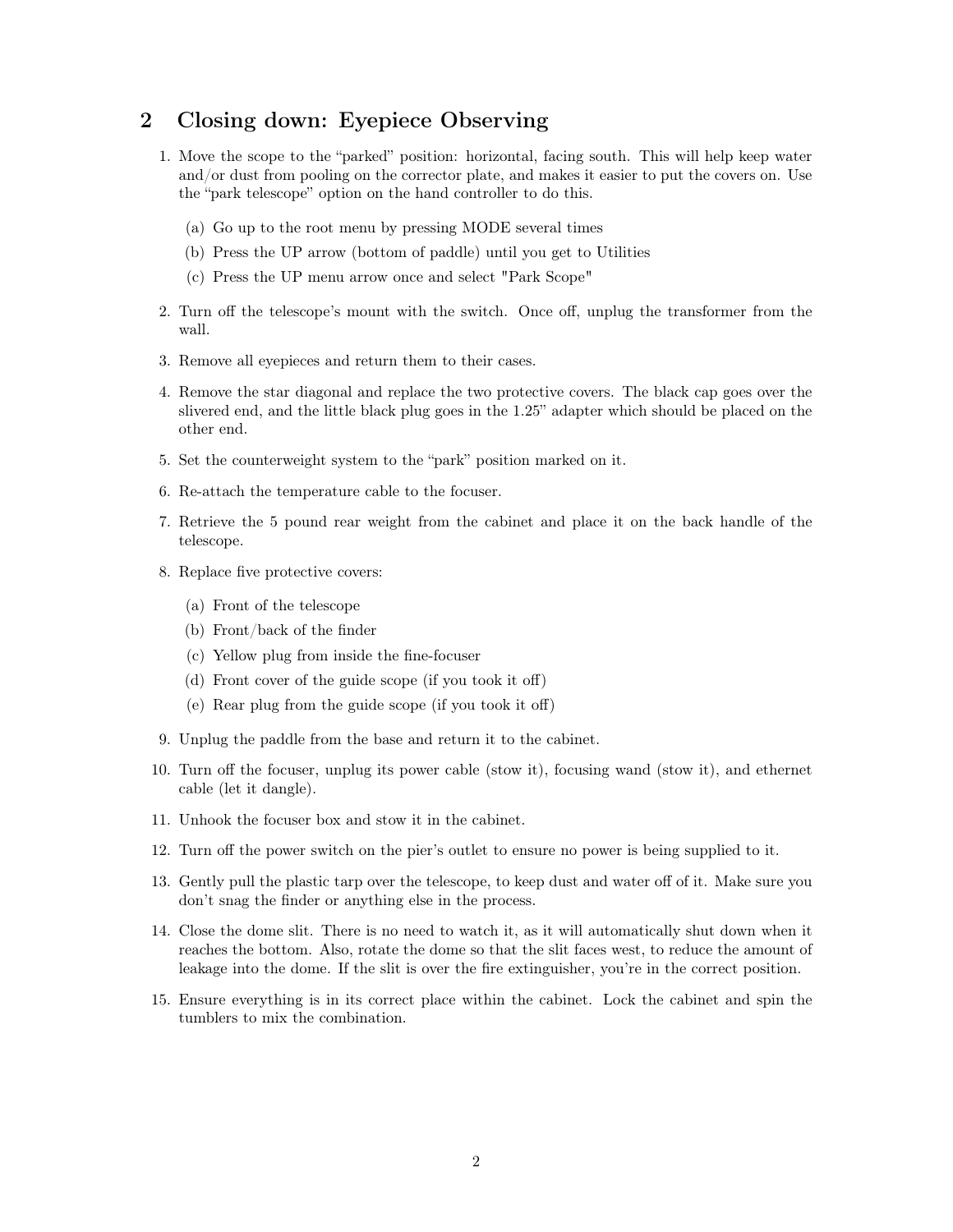## 3 Opening Up: CCD Observing

- 1. First, open the slit. This helps air circulate and equalize temperature between the dome and surrounding air, and also may help blow out some of the dust. Make sure and stop the slit's opening before the metal bar reaches the hard-stop. Keep the door closed, to prevent a draft. You have to decide whether you will be looking at objects closer to the horizon or zenith now (or have to close and re-open it later).
	- (a) Zenith: Pull down the handle before you open the slit. It will make a "clunk" sound as it jumps free.
	- (b) Horizon: Leave the handle where it is.
- 2. Gently pull the blue plastic cover off the telescope. You may need to get up on the ladder to get it over the top of the guide scope. As you are doing this, watch the slit open, and be sure to stop it before it hits the hard stop.
- 3. Remove five protective covers and place them in the cabinet (combination is not 0123):
	- (a) Front of the telescope (place it somewhere it won't get stepped on)
	- (b) Front/back of the finder
	- (c) Yellow plug from inside the fine-focuser
	- (d) Front cover of the guide scope
	- (e) Rear plug from the guide scope
- 4. Remove the 5 pound rear weight from the back of the telescope and put it in the cabinet.
- 5. Attach the CCD to the rear of the telescope. Orient it so that its ports are facing directly down. Important: secure it to the telescope with the bungee cable. Also, double check that the screws are all holding it tight. This will save you around \$10,000 if it should slip later on.
- 6. Attach the 2" star diagonal to the guide scope.
- 7. Attach the Meade DSI to the guide scope:
	- (a) First remove the filter slide
	- (b) Attach the 1.25 inch adapter
	- (c) Slide adapter into star diagonal
	- (d) Tighten the screws firmly
	- (e) Place the filter slide back into its slot so that the clear filter is being used
- 8. Adjust the counterweights to the "CCD" position marked on the track on the underside of the scope. Add a weight to the second (closest to the back of the telescope) counterweight mount.
- 9. Get the paddle out of the cabinet and plug it into the slot marked HBX.
- 10. Connect the telescope's power to the main power outlet on the west wall (near the dome roof controls and light switches).
- 11. Turn on the telescope with the switch. The paddle should beep and light up with a version number, and the fan on the back of the telescope should start blowing air out. The paddle will ask for daylight savings time, the time and date. Input these values. You can proceed to the next steps while waiting for the telescope to initialize.
- 12. Attach the Focuser control box to the velcro on the right fork.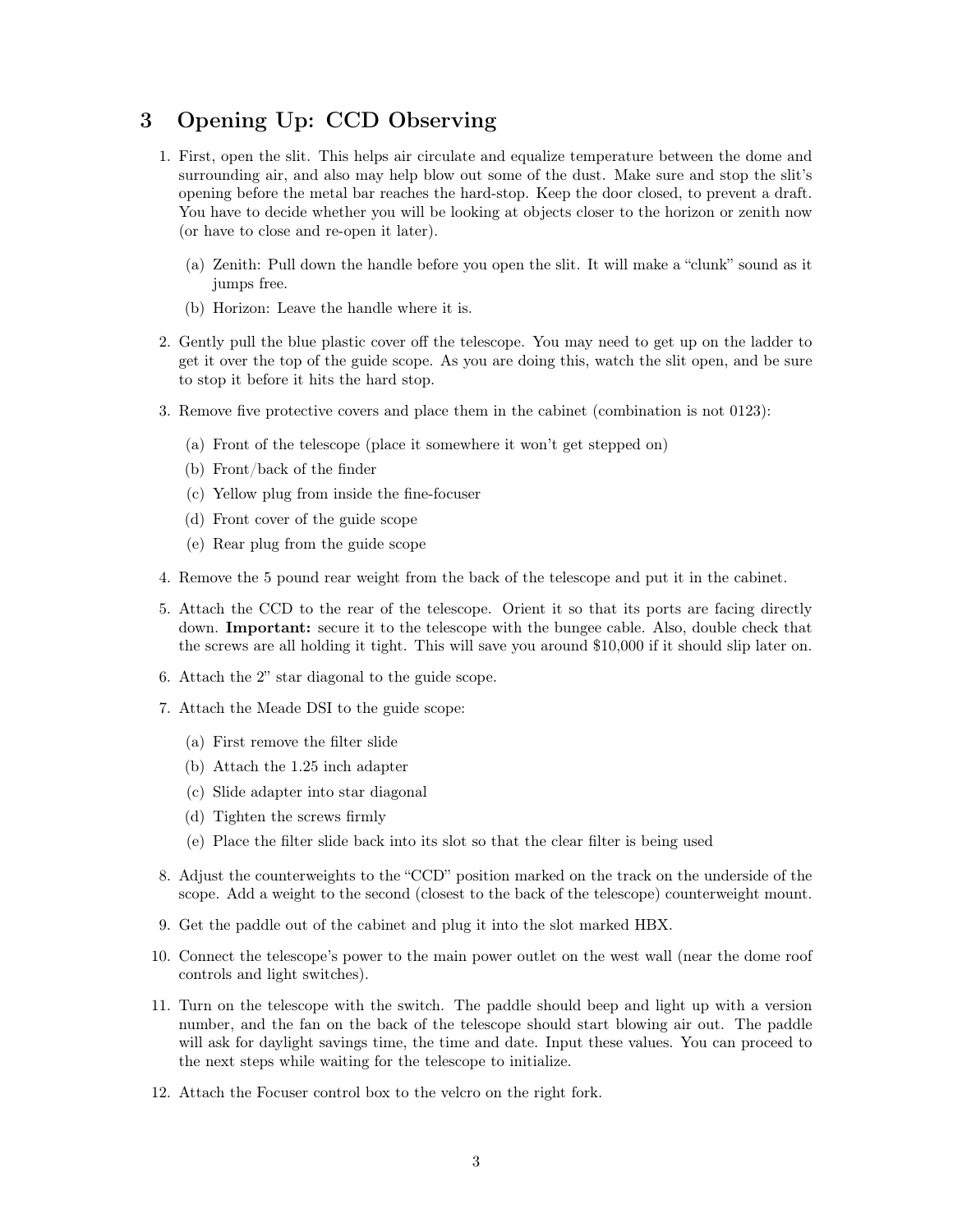- 13. Connect the ethernet-plug-like Focus cable (which should be hanging from the end of the telescope) to the focuser box.
- 14. Plug the focuser box into power outlet on the shaft of the pier; use the plug with the transformer box. Turn on the power to outlet with light switch.
- 15. Set up the Mac near the rear of the telescope. Plug it into the main power and attach its USB hub (it should be stowed in the Mac's bag).
- 16. Turn on the Mac and log in.
- 17. Connect the CCD to the Mac's USB hub with the USB cable in the CCD box.
- 18. Connect the CCD's power cable (big transformer in CCD case; two separate pieces) to the wall outlet.
- 19. Connect the focuser to the pier's USB hub with the black cable in the focuser box. Ensure the focuser switch is set to "manual."
- 20. Connect the telescope's RS232 port to the Mac's USB hub with the grey/blue RS232 cable from the Mac's bag.
- 21. Connect the guide camera to the Mac's USB port using the white cable from its box. DO NOT use the Mac's USB hub - the camera cannot draw enough power from it to operate.
- 22. Open Equinox Image on the Mac. Go to the "Connect" tab and choose "Connect." You should see "connected" displayed.
- 23. Set the CCD temperature ( $40°C$  cooler than **ambient temperature**), and check the "Regulate" box. This will begin cooling the CCD chip.
- 24. In the "Focuser" menu, choose the "Optec" option. You can now connect the computer to the focuser here.
- 25. Open Equinox Pro on the Mac. Go to the "Connect" menu and choose the "LX200GPS" option. A window with telescope controls will pop up if it successfully connects. Important: Don't drive the telescope at the "fast" speed (or faster than speed "6" on the hand controller)! You're very near the maximum weight that the declination motor can handle.
- 26. Start PHD Guide on the Mac. Click the Telescope button to connect to the telescope, and the Camera button to connect to the guide camera. NOTE: Sometimes the camera will fail to connect to PHD Guide. Just try again. If you are still having connection issues, exit and reopen PHD guide and try it again.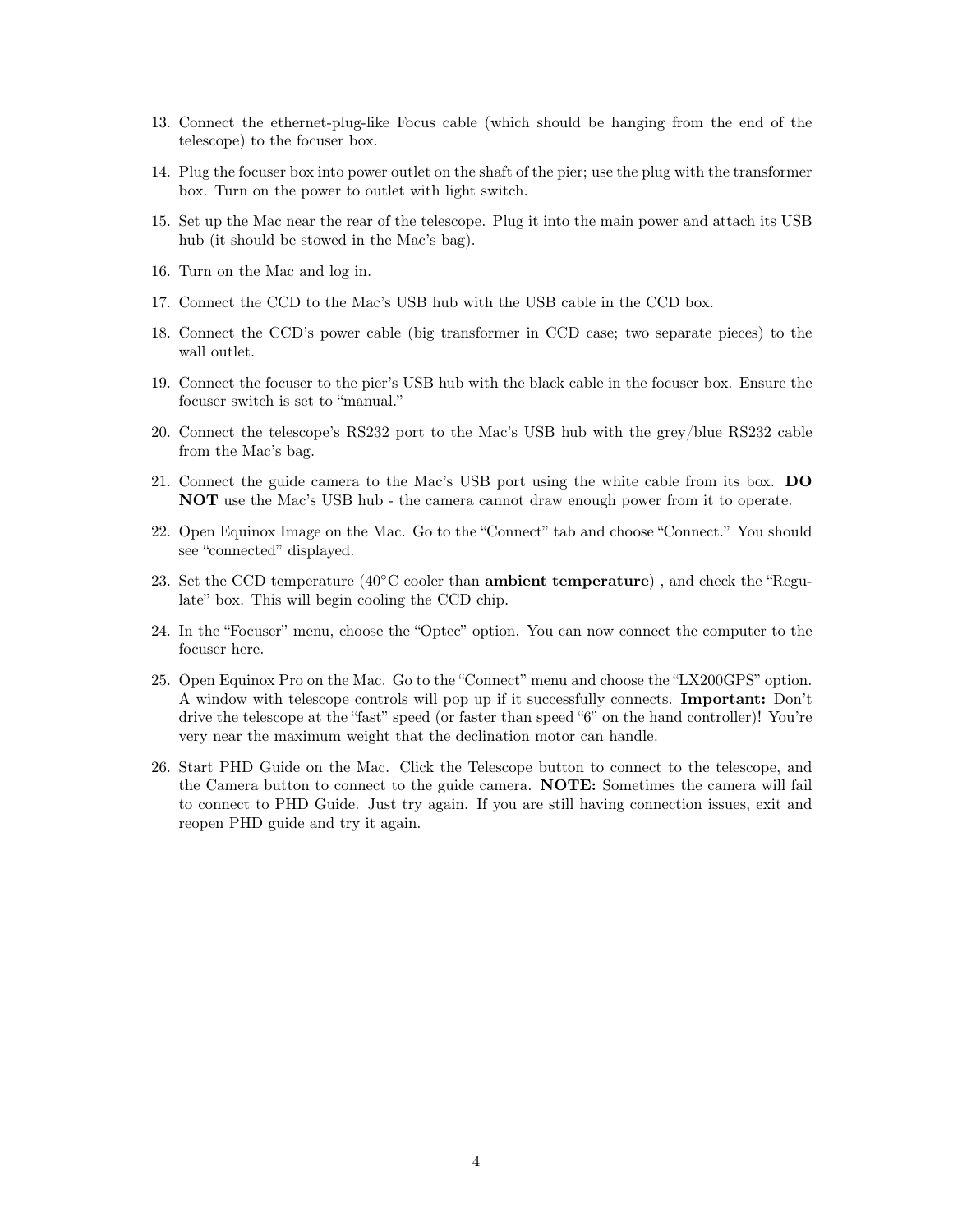## 4 Closing Down: CCD Observing

- 1. On the Mac, go to Equinox Image and uncheck the "Regulate" box. This will begin warming the CCD back to ambient temperature in a controlled fashion. You can proceed with all other steps up to Step 11 while this process occurs, though lending a watchful eye is encouraged to spot problems quickly should they arise.
- 2. Quit Equinox Pro and PHD Guide. Leave Equinox Image running for now.
- 3. Move the scope to the "parked" position: horizontal, facing south. This will help keep water and/or dust from pooling on the corrector plate, and makes it easier to put the covers on. Use the "park telescope" option on the hand controller to do this.
	- (a) Go up to the root menu by pressing MODE several times
	- (b) Press the UP arrow (bottom of paddle) until you get to Utilities
	- (c) Press the UP menu arrow once and select "Park Scope"
- 4. Turn off the telescope's mount with the switch. Once off, unplug the transformer from the wall.
- 5. Adjust the counterweights to the "Parked" position marked on the track on the underside of the scope. Remove the additional weight to the second (closest to the back of the telescope) counterweight mount.
- 6. Unplug the paddle from the base and return it to the cabinet.
- 7. Remove the guide camera and the star diagonal. Stow the camera and its USB cable in the cabinet, as labeled. For the diagonal, the black cap goes over the slivered end, and the little black plug goes in the 1.25" adapter which should be placed on the other end. Stow it in the cabinet, as labeled.
- 8. In Equinox Image, disconnect from the Optec Focuser.
- 9. Unhook the focuser box and stow it in the cabinet, with power cable. Leave the focuser-boxto-telescope cable dangling in a safe manner.
- 10. Unhook the RS232 cable from the telescope mount. Stow it in the cabinet, as marked.
- 11. Check Equinox Image. Once the CCD temperature is within 2 degrees of the current ambient temperature, press the "disconnect" button, unplug the CCD data and power cables and stow them.
- 12. Remove the CCD and stow it. A cover goes over the nose. Be very careful, and watch the bungee cord.
- 13. Attach the 5 pound weight on the bar at the rear of the telescope.
- 14. Replace five protective covers:
	- (a) Front of the telescope
	- (b) Front/back of the finder
	- (c) Yellow plug from inside the fine-focuser
	- (d) Front cover of the guide scope; just screw it on a few turns, not all the way
	- (e) Rear plug from the guide scope
- 15. Gently pull the plastic tarp over the telescope, to keep dust and water off of it. Make sure you don't snag the finder or anything else in the process.